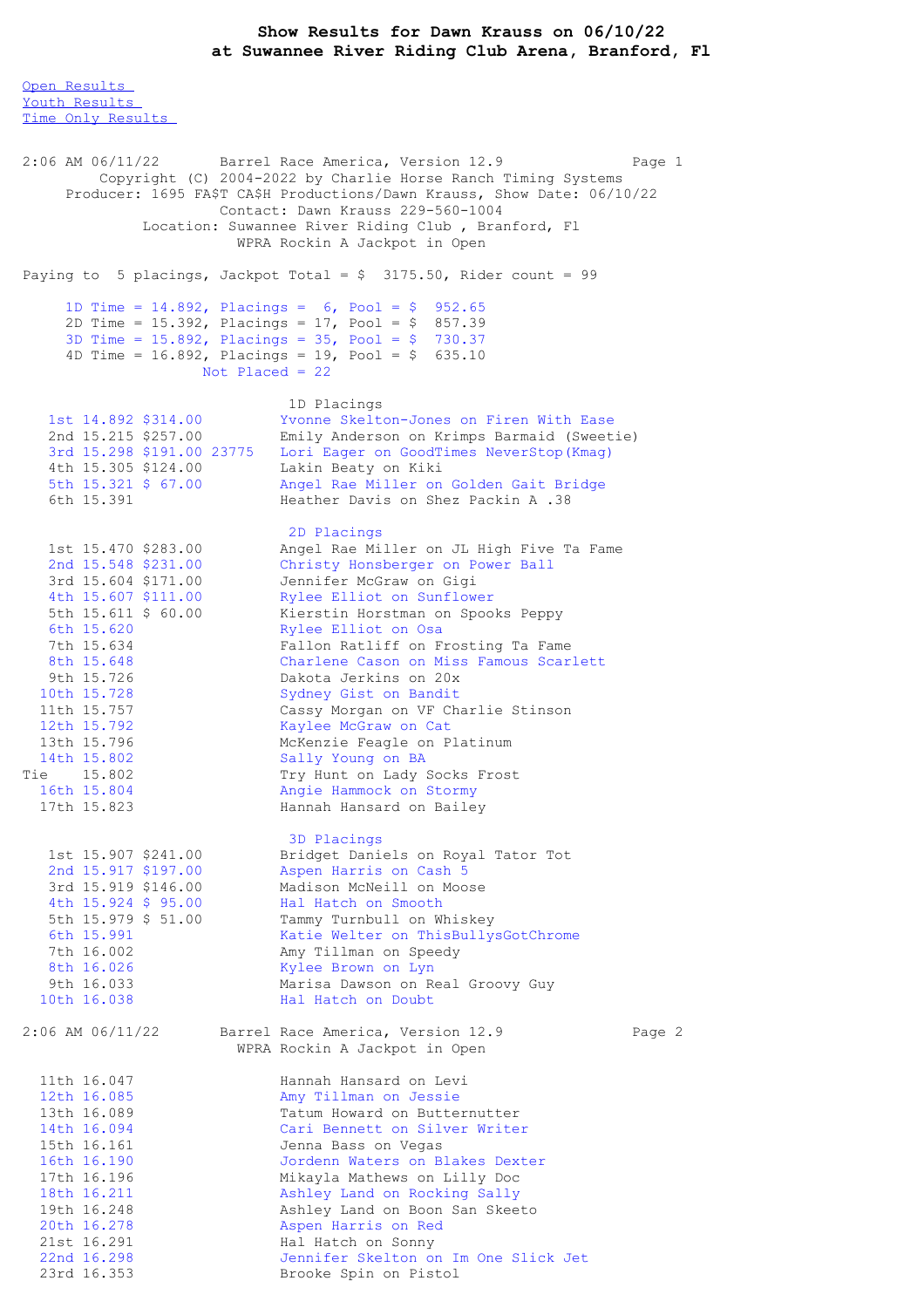|            | 24th 16.447                |                                                 |             | Jennifer McGraw on Tinks                                                       |        |
|------------|----------------------------|-------------------------------------------------|-------------|--------------------------------------------------------------------------------|--------|
|            | 25th 16.459                |                                                 |             | Cason Jolly on Buddy                                                           |        |
|            | 26th 16.475                |                                                 |             | Aly Anderson on Sampson                                                        |        |
|            | 27th 16.570                |                                                 |             | Alicia Green on Ali May                                                        |        |
|            | 28th 16.593                |                                                 |             | Kierstin Horstman on Famous High Roller                                        |        |
|            | 29th 16.600                |                                                 |             | Chrissy Weekley on Guys Cash Perks                                             |        |
|            | 30th 16.607                |                                                 |             | Jadie Driggers on King's Smooth Moxie                                          |        |
|            | 31st 16.688                |                                                 |             | Angie Hammock on HeyLookMomIMadeIt                                             |        |
|            | 32nd 16.752                |                                                 |             | Alicia Green on Socks                                                          |        |
|            | 33rd 16.763                |                                                 |             | Emily Anderson on April                                                        |        |
|            | 34th 16.772<br>35th 16.806 |                                                 |             | Holly Tiszai on Peace                                                          |        |
|            |                            |                                                 |             | Ansley Nolan on LetsProvemWrong                                                |        |
|            |                            |                                                 |             | 4D Placings                                                                    |        |
|            | 1st 16.896 \$210.00        |                                                 |             | Rylee Elliot on Gabby                                                          |        |
|            | 2nd 16.907 \$171.00        |                                                 |             | Jenna Bass on Girlfriend                                                       |        |
|            | 3rd 16.914 \$127.00        |                                                 |             | Alyssa Sloan on Rare N Famous                                                  |        |
|            | 4th 16.974 \$ 83.00        |                                                 |             | Cassy Morgan on Painted Prize                                                  |        |
|            | 5th 17.158 \$ 44.00        |                                                 |             | Colleen Jolly on Chili                                                         |        |
|            | 6th 17.322                 |                                                 |             | Marisa Dawson on Quicksters Cashin In                                          |        |
|            | 7th 17.366                 |                                                 |             | Larry Barton on Jesses Cash Gold                                               |        |
|            | 8th 17.524                 |                                                 |             | Trista Holtzclaw on Kid Cluster Bug                                            |        |
|            | 9th 17.789                 |                                                 |             | Michelle Nesselt on French Me First                                            |        |
|            | 10th 17.815                |                                                 |             | Sydney Southwell on Jax                                                        |        |
|            | 11th 17.953                |                                                 |             | Kiaya Roberts on Blaze                                                         |        |
|            | 12th 18.102                |                                                 |             | Macy Davis on JCF Thy Will Be Done                                             |        |
|            | 13th 18.317                |                                                 |             | Tiffany Holtzclaw on Homeboy                                                   |        |
|            | 14th 18.999                |                                                 |             | Zoe Daniels on Diva                                                            |        |
|            | 15th 20.171<br>16th 20.186 |                                                 |             | Jennifer McGraw on Jojo                                                        |        |
|            | 17th 21.555                |                                                 |             | Liz Howell on CA Buckeye Brightstar<br>Zac Oswalt on Shots                     |        |
|            | 18th 22.306                |                                                 |             | Cody Tyre on Bay                                                               |        |
|            | 19th 23.088                |                                                 |             | Heather Beach on Tebow                                                         |        |
|            | $N/T$ 999.990              |                                                 |             | Chanley Kessler on Stetson                                                     |        |
|            | N/T 999.990                |                                                 |             | Tiffany Holtzclaw on Weston                                                    |        |
|            | N/T 999.990                |                                                 |             | Caylee Draper on Sir Isaac Newton                                              |        |
| N/T        | 999.990                    |                                                 |             | Yvonne Skelton-Jones on Hez That Guy                                           |        |
|            |                            |                                                 |             |                                                                                |        |
|            | $2:06$ AM $06/11/22$       |                                                 |             | Barrel Race America, Version 12.9                                              | Page 3 |
|            |                            |                                                 |             | WPRA Rockin A Jackpot in Open                                                  |        |
|            |                            |                                                 |             |                                                                                |        |
| N/T<br>N/T | 999.990                    |                                                 |             | Ashley Land on Shoot Yeah Im Foxy<br>Kailyn Ward on Blu                        |        |
|            | 999.990                    |                                                 |             |                                                                                |        |
| N/T<br>N/T | 999.990<br>999.990         |                                                 |             | Amie Tyre on Little Money Socks<br>Yvonne Skelton-Jones on StreakNMakesMeHyper |        |
| $\rm N/T$  | 999.990                    |                                                 |             | Brooke Spin on Star                                                            |        |
| N/T        | 999.990                    |                                                 |             | Rylee Elliot on Sudsy                                                          |        |
| N/T        | 999.990                    |                                                 |             | Meagan Espenship on King's Dashing Special                                     |        |
| SCR        | 999.990                    |                                                 |             | Alison Hudson on Nemo                                                          |        |
| N/T        | 999.990                    |                                                 |             | Kaylee McGraw on Axel                                                          |        |
| N/T        | 999.990                    |                                                 |             | Faith Weekley on RJ Streak of Charity                                          |        |
| N/T        | 999.990                    |                                                 |             | 29594K Casey Byrd on Smoother Brother                                          |        |
| N/T        | 999.990                    |                                                 |             | 23775 Lori Eager on Fiona                                                      |        |
| N/T        | 999.990                    |                                                 |             | Shianne Morgan on UGA Dosido Ivory                                             |        |
| N/T        | 999.990                    |                                                 |             | Rylee Elliot on Bug                                                            |        |
| N/T        | 999.990                    |                                                 |             | Kylee Brown on T                                                               |        |
| N/T<br>N/T | 999.990<br>999.990         |                                                 |             | Shianne Morgan on Nikita O Toole<br>Rachel Yelko on Glitter and Fame           |        |
| N/T        | 999.990                    |                                                 |             | Cari Bennett on GI Dash of Colour                                              |        |
|            |                            |                                                 |             |                                                                                |        |
|            |                            |                                                 |             |                                                                                |        |
|            | $2:06$ AM $06/11/22$       |                                                 |             | Barrel Race America, Version 12.9<br>Page 1                                    |        |
|            |                            |                                                 |             | Rockin A Jackpot in Youth                                                      |        |
|            |                            |                                                 |             | Paying to 2 placings, Jackpot Total = $$336.00$ , Rider count = 24             |        |
|            |                            |                                                 |             |                                                                                |        |
|            |                            |                                                 |             | 1D Time = 15.305, Placings = $3$ , Pool = $$100.80$                            |        |
|            |                            | 2D Time = $15.805$ , Placings = $4$ , Pool = \$ |             | 90.72                                                                          |        |
|            |                            |                                                 |             | 3D Time = $16.305$ , Placings = $6$ , Pool = $$77.28$                          |        |
|            |                            | 4D Time = $17.305$ , Placings = $6$ , Pool = \$ |             | 67.20                                                                          |        |
|            |                            | Not Placed = $5$                                |             |                                                                                |        |
|            |                            |                                                 | 1D Placings |                                                                                |        |
|            | 1st 15.305 \$ 60.00        |                                                 |             | Lakin Beaty on Kiki                                                            |        |
|            | 2nd 15.573 \$ 40.00        |                                                 |             | Madison McNeill on Moose                                                       |        |
|            | 3rd 15.611                 |                                                 |             | Kierstin Horstman on Spooks Peppy                                              |        |
|            |                            |                                                 |             |                                                                                |        |
|            |                            |                                                 | 2D Placings |                                                                                |        |
|            | 1st 15.823 \$ 54.00        |                                                 |             | Hannah Hansard on Bailey                                                       |        |
|            | 2nd 15.917 \$ 36.00        |                                                 |             | Aspen Harris on Cash 5                                                         |        |